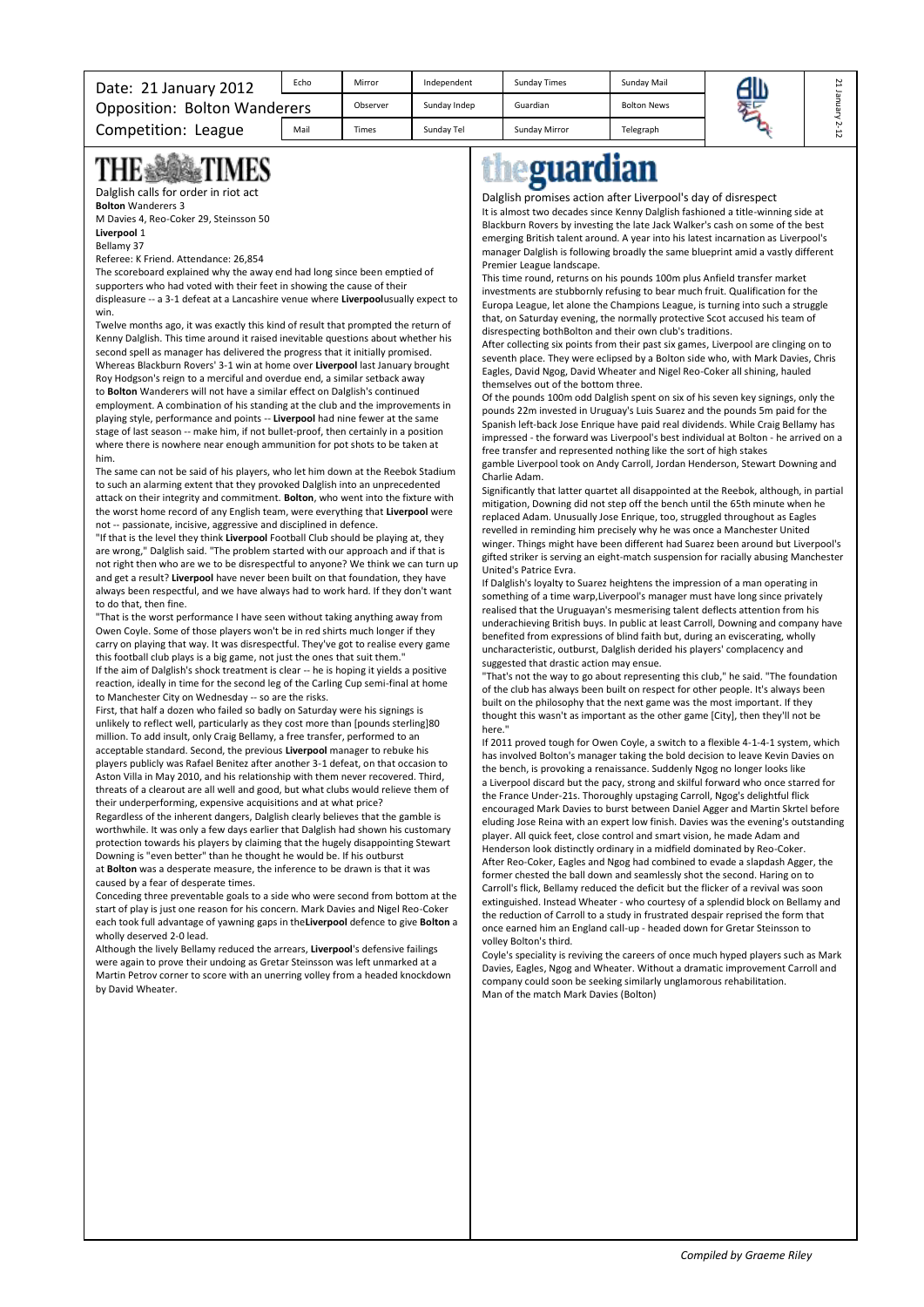| Date: 21 January 2012               | Echo | Mirror   | Independent  | <b>Sunday Times</b> | Sunday Mail        |   |  |
|-------------------------------------|------|----------|--------------|---------------------|--------------------|---|--|
| <b>Opposition: Bolton Wanderers</b> |      | Observer | Sunday Indep | Guardian            | <b>Bolton News</b> | 웷 |  |
| Competition: League                 | Mail | Times    | Sundav Tel   | Sundav Mirror       | Telegraph          |   |  |

# The **Mail**

Dalglish facing a Kop calamity

CONSIDER this statistic: after 22 games last season, **Liverpool** had scored 27 times. Craig Bellamy's goal, in Saturday's desperate 3-1 defeat at **Bolton**, means their tally at the same stage is two fewer.

When principal owner John W Henry said back in August that his club's main aim was to qualify for the Champions League, such a goal return was clearly not what he had in mind.

Then, he believed, the woeful performances seen under Roy Hodgson, which scarred the opening months of Fenway Sports Group's reign, were a thing of the past. At the Reebok, however, Kenny Dalglish's side were every bit as bad. How Henry will be feeling today, after his club's humbling at the home of a prime relegation candidate, can only be surmised. **Liverpool** were dreadful. After a turgid 0-0 home draw with Stoke, they needed to provide some reassurance. What they actually delivered merely showed that they remain several rungs below Champions League class.

Henry, it seems, must prepare for a 'major disappointment'.

What was most significant though, were the eviscerating words Dalglish (right) aimed at his squad. No manager defends his players more robustly, so for him to accuse them of lacking respect showed how woeful they were.

'The foundation of this club has been built on respect for others,' he said. 'If they needed a lesson taught to them, this was it. If they thought this game wasn't important, then they'll not be here.' The question supporters were asking afterwards, though, was: 'Should some of them be here in the first place?' Dalglish knows better than anyone what standards are expected

of **Liverpool** players and he will discover in the next week whether this crop has the mettle to cope. On Wednesday, they attempt to protect a 1-0 lead in the Carling Cup semifinal against Manchester City. Next Saturday it's Manchester United in what will be a combustible FA Cup fourthround tie.

Win both and a sense of order will be restored, and perhaps he launched this attack to garner a response. Should they lose both, Dalglish, Henry and Co will face calamity. 'If they want to be involved in big games, they have to realise every game at this club is big, not just the ones that suit them,' added Dalglish. 'This is the worst performance I've seen.'

## **The Daily Telegraph**

Liverpool manager Kenny Dalglish feels the heat as signings fall flat with Bolton defeat the latest blow

Little did we know the full extent of the club's remorse: in the event, the Reebok Stadium was the backdrop to the most sorry performance of Kenny Dalglish's second reign in charge as [Liverpool](http://www.telegraph.co.uk/sport/football/teams/liverpool/) were beaten 3-1 by [Bolton Wanderers.](http://www.telegraph.co.uk/sport/football/teams/bolton-wanderers/) John W Henry and Tom Werner plan to fly into Merseyside on Monday, expecting to see their club progress to their first major final in five years. A glance at the [Premier League](http://www.telegraph.co.uk/sport/football/competitions/premier-league/) table suggests [Carling Cup](http://www.telegraph.co.uk/sport/football/competitions/league-cup/) progress will do little more than apply a sticking plaster to yet another sickly campaign.

When Dalglish returned as Liverpool manager, he endangered the infallibility he enjoyed as a club ambassador. For many of his brethren, querying his judgment is still akin to questioning the celibacy of the Pope. Such historical, unconditional devotion will be tested if performances and signings continue to fail to match expectations. There's no Hicks, no Gillett, no Parry, no Purslow, no Benitez and no Hodgson to blame any more, so for the time being alternative non-provocative, populist targets are being located.

The most expensive Liverpool players fit the bill, although if the club continues to play like this the politically vulnerable director of football, Damien Comolli, will be well advised to stock up on a ready supply of tin hats.

Dalglish has accumulated over three decades of credit at Anfield, so it will take longer than 12 months for his reign to be subject to the same scrutiny within Merseyside's boundaries as it necessitates beyond it.

His break with tradition with a full-frontal rebuke of his players in the aftermath of the 3-1 defeat surprised many, but there was a flaw in his argument.

He bought at least six of those players, and in some cases the dip into the abyss of abominable badness was not an especially severe drop. For many of them, it was not a lengthy journey from being plain mediocre to wretchedly appalling.

Luis Suárez, absent for three more games, stands alone as the unqualified success of Liverpool's recent investment. Anyone who thinks he'll hang around for more than another 18 months if Liverpool are not back in the [Champions League](http://www.telegraph.co.uk/sport/football/competitions/champions-league/) has

learned nothing from the final chapters of [Fernando Torres](http://www.telegraph.co.uk/sport/football/players/fernando-torres/)'s Anfield story. Liverpool's scorer and sole contributor here, Craig Bellamy, also underlined why of all last summer's purchases he was the one that made most sense.

Herein lies another irony. Liverpool have been sucked into a world where players are judged on flip charts, statistical data and youthfulness. Bellamy does not fit the profile of the Moneyballderdash cult Liverpool have championed.

He is 32, he cost no transfer fee and he will be worth nothing once his contract is up. But try telling anyone on The Kop those in their early 20s purchased for in excess of £20 million represent forward thinking while the pursuit of ageing, experienced, proven talent is a retrograde step.

Liverpool's transfer outlay has been seduced and sabotaged by the most dangerous word in football: 'potential'. Andy Carroll, Jordan Henderson, Charlie Adam and Stewart Downing were signed at huge cost not because of anything extraordinary they had ever done, but for what they might eventually do. And they are not doing it.

Carroll is the most striking case of all, and the most imaginative work of fiction to have been written in Liverpool recently must surely be the scouting report valuing him at £35 million.

Various theories have now been proposed as to why he has been so abysmal, but the most simple is surely the most convincing: he is not a particularly good footballer. There is nothing there: no first touch, no burst of pace, no physical presence. Milk turns quicker than Carroll.

The contrast with David Ngog was devastating. Ngog, a former emergency Liverpool striker of limited means, was sold to Bolton for £4 million last summer. As a lone striker, he was everything Carroll was not, his delicate flick in the build up to the excellent Mark Davies's fourth-minute goal setting the tone for a comfortable evening for Owen Coyle's side.

Nigel Reo-Coker and Gretar Steinsson made Bellamy's first-half strike irrelevant and lifted Bolton out of the bottom three.

Coyle believes the money invested from the sale of Gary Cahill will enable Bolton to emerge from the transfer window stronger. Exactly a year ago, Liverpool argued the same when they re-invested the Torres fee.

They've collected six more points this season than this time a year ago. Get your sabermetric calculator around that, Mr Henry.

If everyone at Anfield believes this is a consequence of a single poor display at the Reebok Stadium, you can add lack of self-awareness to Liverpool's mounting Premier League problems.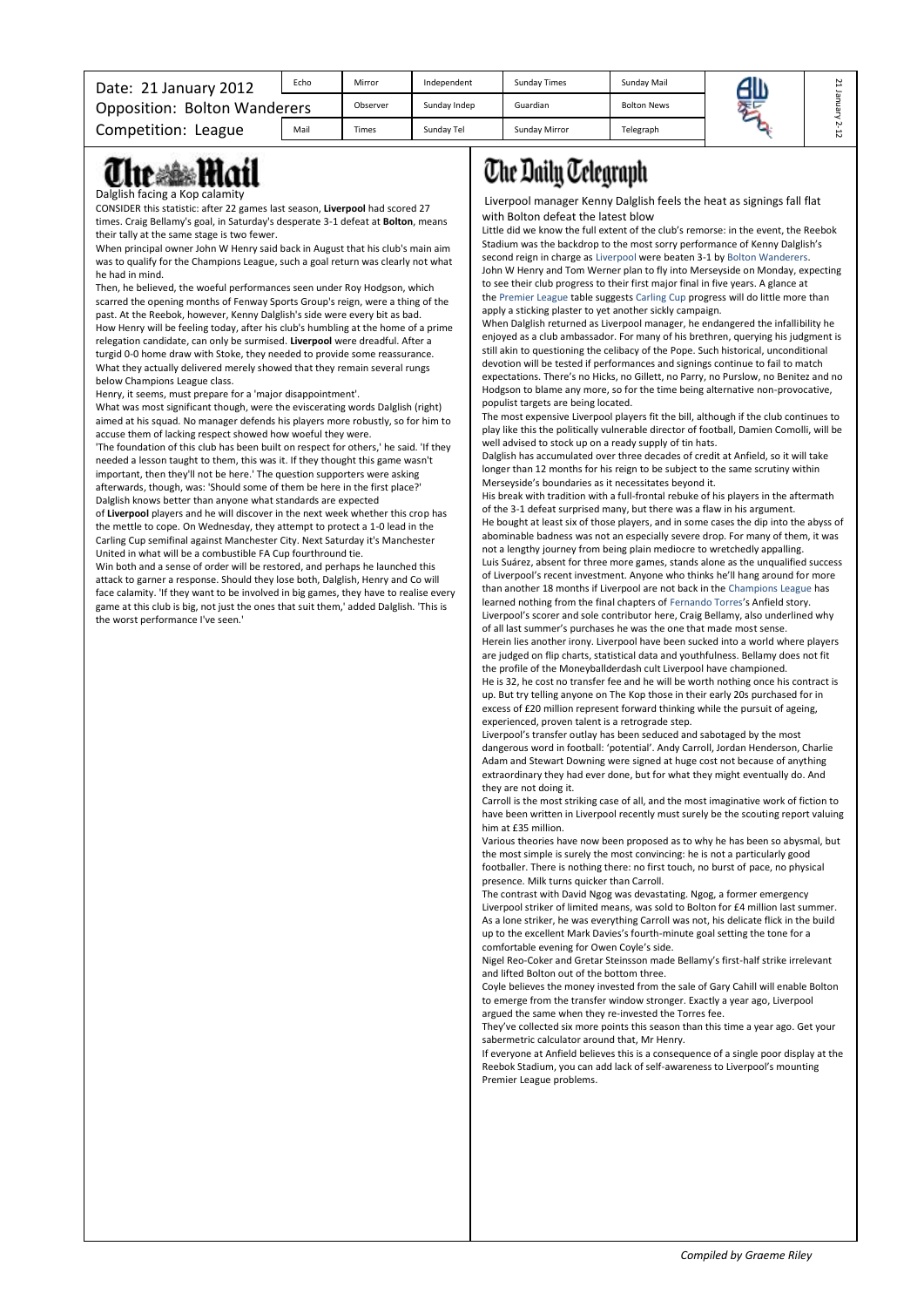| Date: 21 January 2012               | Echo | Mirror       | Independent  | Sunday Times  | Sunday Mail        |   |  |
|-------------------------------------|------|--------------|--------------|---------------|--------------------|---|--|
| <b>Opposition: Bolton Wanderers</b> |      | Observer     | Sunday Indep | Guardian      | <b>Bolton News</b> | 禦 |  |
| Competition: League                 | Mail | <b>Times</b> | Sunday Tel   | Sunday Mirror | Telegraph          |   |  |

### **THEX** EPENDENT Clock is ticking for Dalglish as time for excuses is over

In times of adversity, Kenny Dalglish usually resembles the tougher types that populate John le Carr[c] novels. The sort the Circus would happily send to Moscow, safe in the knowledge that, under interrogation, he would not even divulge his shoe size.

It made his post-match interview on ESPN on Saturday night all the more extraordinary. Dalglish is typically the master of evasion, one who turns questions back on the questioner. But after defeat to **Bolton** Wanderers he presented, unprompted, a comprehensive demolition of his own players' performance. "If anybody has aspirations of staying any length of time at this football club," he said, "they will not be here much longer if that's the way they are going to perform."

Most intriguing was his insight that, "it is all well and good saying they might have been distracted because there's another game on Wednesday and on Saturday." That sounded like the remnants of a conversation he had just had in the dressing room. Who, you had to wonder, had turned to Dalglish and told him that he was preoccupied with the Carling Cup semi-final second leg?

Dalglish's one-year anniversary as **Liverpool** manager passed earlier this month and it all feels a lot grimmer than it did on those sunny uplands of last season when, in March, the Kop sang "Happy Birthday" to their manager as his team defeated Manchester United, 3-1. That was an afternoon when the club at last emerged from under a dark cloud, most of it brewed up by the previous owners and then the acrimony of Roy Hodgson's brief reign.

Recently, the results have been less consistent and the problems conspicuous. The mishandling of the Luis Suarez affair. The problems Suarez's subsequent absence has left. The never-ending wait for Andy Carroll to come good. Stewart Downing's failure to score. The nagging fear that a net spend of around [pounds sterling]48.5m in the summer on the likes of Downing, Charlie Adam and Jordan Henderson has not paid dividends.

It was always going to take at least [pounds sterling]50m to transform what remained of the **Liverpool** squad one year ago into something resembling a team capable of competing for a finish in the top four. This is the team's first season together and, by Wednesday night, they could be in their first domestic final in almost six years. As for a top-four finish, that still looks unrealistic.

**Liverpool** are not the first of the big dogs in the Premier League to teeter on the brink of some form of mini-crisis. Manchester United, Chelsea and Arsenal have all been there at some point this season. What changed on Saturday was that Dalglish was unwilling to lend anymore of the considerable well of goodwill that he has with the club's supporters to his underperforming players.

As **Liverpool** manager between 1985 and 1991, his patience with his team was rarely tested because, put simply, his team rarely lost. On Match Of The Day on Saturday night, Alan Hansen recalled a Dalglish team talk he had heard many times. "Effort, attitude and commitment was what he stressed," he said, but there was no mention of Dalglish having to remind his players in public what was expected of them.

The team beaten by **Bolton** included five players Dalglish brought to the club and Downing, a second-half substitute, was another of his signings. This is, by and large, Dalglish's team and their league form has not been good enough. This is his credibility on the line. His reaction on Saturday night told you that there is a limit to the lengths he will go to in order to protect them.

Taking your players on like that is a big step for any manager and is fraught with risk. You get the impression that Andre Villas-Boas, for all his confidence, is still a long way from telling the world that Fernando Torres has let the club down. Arsne Wenger never criticises his players. Sir Alex Ferguson only rarely and only when the occasion demands, such as the 6-1 home defeat to Manchester City. Of all of them, Roberto Mancini can be the most publicly critical of his players.

Already this season, Dalglish has blamed referees for **Liverpool**'s misfortune and he has, of course, sanctioned a pretty extraordinary broadside at the Football Association over the Suarez affair. The press are another regular target. Now that he has turned that critical gaze upon his own players, the excuses really are over. And about time too.

Starting with Manchester City in the second leg of that semi-final on Wednesday, **Liverpool** have a defining run of fixtures: Manchester United at home in the FA Cup, Wolves away, Tottenham at home, United away and then home games against Everton and Arsenal. It is a reasonable expectation that Dalglish should be judged at the end of the season, yet no one can be in any doubt this is a significant six weeks.

"If they think they can turn the clock on and off they will not be turning it on and off at this club," Dalglish said. The clock is a pertinent image at **Liverpool**. Of all the benchmarks in their wait for a 19th league title, the 2015-16 season looms as large as any other. If they have not won the title by the end of that season they will have gone longer without being champions than Manchester United did between 1967 and 1993.

There is much around the periphery of the business of a modern football club that can make a small difference, but in the end it still comes down to the players. There are times when there is a benefit in shielding them from their own shortcomings but it is not a position any manager, even Dalglish, can afford to adopt indefinitely.





BOLTON 3 LIVERPOOL 1

AFTER a year in charge and pounds 115million spent on players, Liverpool fans are entitled to ask whether much has actually changed under Kenny Dalglish. This defeat was the latest miserable episode in a Premier League run that has seen Liverpool take just six points from as many games against mainly modest

opposition. Wigan, Blackburn, Newcastle, Manchester City, Stoke and Bolton. With the

exception of the Premier League leaders and highflying Newcastle, such a run provided Liverpool with a chance to endorse their claim for a Champions League spot.

Instead, Dalglish's side have squandered chance after chance to push Chelsea, Arsenal and Newcastle in the battle for a top-four place, seven draws at home this season further evidence of Liverpool's shortcomings under the man whose return was set to transform them.

When Dalglish was appointed 12 months ago, his remit was to restore Liverpool's bruised pride. A year down the line, it is tempting to wonder whether the 60 yearold manager has bitten off more than he can chew by coming back.

With the exception of Luis Suarez, whose absence during an eight-match ban has robbed Liverpool of its most potent attacker, Dalglish (above) has made too many mediocre signings.

The inflated fees for Stewart Downing, Jordan Henderson and Andy Carroll increasingly look like disastrous pieces of business.

Dalglish must shoulder the blame for that, but he did not spare his players in a brutally honest post-match assessment that suggested some of the underachievers could find themselves out the door.

"That's the worst performance I've seen, without taking anything away

from Bolton," said Dalglish. "I don't think the approach was correct, I don't think the way we went about our work was correct.

"If the players needed a lesson to be taught to them, then this was it.

"If they just think they can turn up and get a result, not be as competitive and match the opposition for effort and commitment, then they've had a lesson. "If they thought this wasn't as important as other games, then they'll not be here.

"And if that's the level they think Liverpool football club should be playing at, then they're wrong.

"If you have pride in yourself and your football club, that reflects in the effort you put in. I don't know where this has come from, but it had better go quickly." Chief among those players whose future is under scrutiny is Carroll.

Despite Dalglish's bullish public support for his pounds 35m striker, privately the Liverpool manager must wonder what has happened to the forward who looked unplayable at Newcastle, but is now bereft of confidence and form. Of equal concern to Dalglish will be Liverpool's defence, which had conceded just six goals away from Anfield all season prior to this encounter, but which displayed all the dexterity and focus of magician Paul Daniels doing a spot of DIY with a circular saw.

Liverpool could reach the Carling Cup final this week but it is in the Premier League where their real problems lie. The harsh reality for Reds fans is that their team is still so prosaic, despite significant investment.

To put Liverpool's defeat into context, prior to the game, the only team from the top seven divisions in England to have a worse home record than Bolton this season was Thurrock, of the Blue Square Bet League South.

But Liverpool never looked comfortable against a Bolton side whose recent run of 10 points from their last six games suggests Coyle's resurgent side may yet save themselves from the drop.

Mark Davies put Bolton ahead after four minutes, thanks to some generous defending from Liverpool, Nigel Reo-Coker doubling their lead just before the halfhour, with the visitors' defence going AWOL again.

Craig Bellamy pulled a goal back before half-time, but further shoddy defending allowed Gretar Steinsson to score five minutes after the break to kill off Liverpool. WHAT PRICE A WINNING MANAGER?

Rafa Benitez 2004-10 P: 350 W: 194 D: 77 L: 79 Win ratio: 55% Money spent: pounds 247.9m

Roy Hodgson 2010-11 P:31W:13D:9L:9 Win ratio: 42% Money spent: pounds 22m Kenny Dalglish 2011-P: 51W: 26 D: 13 L: 12 Win ratio: 51% Money spent: pounds 114.3m

BOLTON: Bogdan 6, Steinsson 7, Knight 6, Wheater 7, Ricketts 6, Reo-Coker 7, Eagles 7 (Sanli 90), Muamba 7, Petrov 7, M Davies 8, Ngog 7 (K Davies 88). Goals: M Davies 4, Reo-Coker 29, Steinsson 50 LIVERPOOL: Reina 6, Johnson 4, Skrtel 5, Agger 5, Jose Enrique 4?, Maxi 5 (Kuyt 64, 5?), Gerrard 5, Adam 4 (Downing 64, 4), Henderson 5, Bellamy 6, Carroll 4. Goal: Bellamy 37 REF: Kevin Friend ATT: 26,854 CAPTION(S):

BOLTON BLAST OUT OF DANGER ZONE Top: Mark Davies fires Bolton to a fourthminute lead with Reo-Coker coolly making it 2-0 after 29 minutes. Bellamy gives the Reds some hope before Steinsson makes it 3-1 EMPTY-HANDED REDS Even the presence of fit-again skipper Gerrard (left) could not lift Liverpool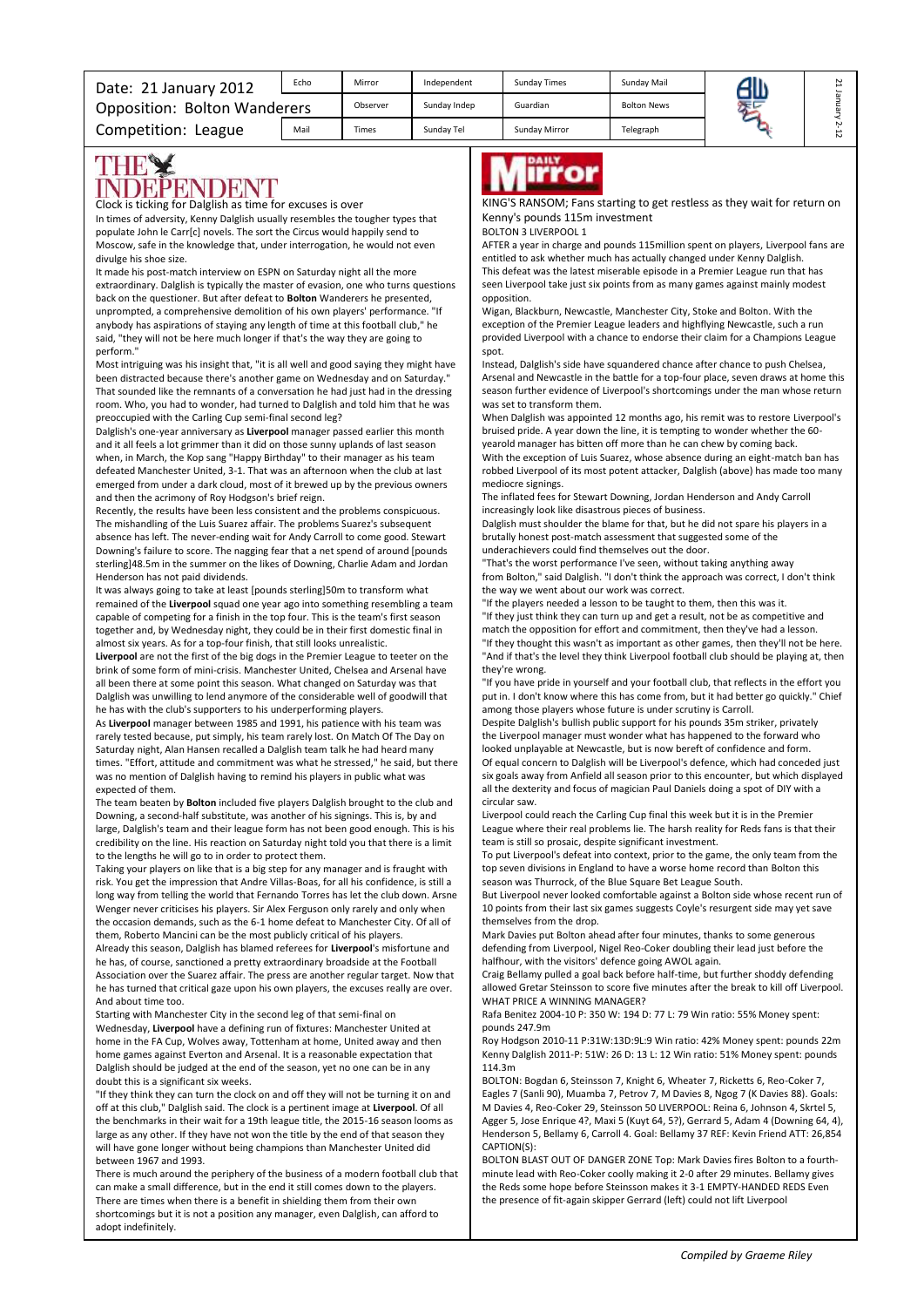| Date: 21 January 2012               | Echo | Mirror   | Independent  | Sunday Times  | Sunday Mail        |   | $\sim$            |
|-------------------------------------|------|----------|--------------|---------------|--------------------|---|-------------------|
| <b>Opposition: Bolton Wanderers</b> |      | Observer | Sunday Indep | Guardian      | <b>Bolton News</b> | 쒩 |                   |
| Competition: League                 | Mail | Times    | Sundav Tel   | Sunday Mirror | Telegraph          |   | $\mathbf{v}$<br>N |

# **LIVERPOOL**

LIVERPOOL'S hopes of Champions League qualification suffered a major setback as they endured an embarrassing 3-1 defeat at the hands of lowly Bolton Wanderers at the Reebok.

With Chelsea and Newcastle having both dropped points earlier in the day, it was the perfect opportunity for the Reds to close the gap on the top four.

However, Kenny Dalglish's side responded by producing their worst performance of the season and paid the price.

Relegation-threatened Bolton had won just once at home in the league all season yet they were made to look like world beaters as the Reds were outfought and outclassed.

Mark Davies opened the scoring early on and then Nigel Reo-Coker made it 2-0 as the Trotters punished some woeful defending.

Craig Bellamy pulled one back before half-time but Gretar Steinsson's volley early in the second half wrapped up maximum points for the hosts.

Dalglish must now lift his players for a crunch week with Wednesday's Carling Cup semi-final second leg against Manchester City followed by the FA Cup clash with Manchester United next Saturday.

The Reds boss made four changes from the side which drew 0-0 with Stoke a week earlier.

Andy Carroll, Bellamy, Daniel Agger and Maxi Rodriguez all returned, with Dirk Kuyt, Stewart Downing, Jamie Carragher and Sebastian Coates dropping to the bench.

Having reverted back to playing 4-4-2, it looked like a team perfectly equipped to pile the pressure on the struggling Trotters but pre-match optimism was swiftly ended.

Liverpool were sloppy from the start and they trailed inside four minutes. Martin Skrtel's error allowed Mark Davies to latch on to former Reds striker David Ngog's flick and charge through a gaping hole in the middle

Davies held his nerve to coolly slot the ball past Pepe Reina and into the bottom corner,

Chris Eagles almost doubled Bolton's account but after dispossessing Jose Enrique he shot wide from an acute angle.

Jordan Henderson tested Adam Bogdan from the edge of the box but the Reds were second best in all departments. Their passing was poor and it was the hosts showing the greater quality and desire.

The second goal Bolton deserved arrived just before the half hour mark.

Eagles played a neat one-two with Ngog and picked out Reo-Coker's run into the penalty box.

The former West Ham midfielder wasn't tracked and had time to chest the ball down and fire home.

Briefly, the Reds came to life and started to cause Bolton some problems of their own.

Bellamy forced a save from Bogdan after latching on to Carroll's flick and that combination helped Liverpool half the deficit eight minutes before the break.

It was route one with Reina's long punt flicked on by Carroll for Bellamy. The Welshman burst clear, outpaced the trailing defenders and clinically beat Bogdan. Having gained a foothold in the game, the Reds had Reina to thank for reaching the interval only one behind.

Charlie Adam's clumsy tackle on Ngog gave Bolton a dangerous free-kick on the edge of the box.

Martin Petrov stepped up to take it and his strike was destined for the corner before Reina brilliantly pushed it away.

The interval gave Liverpool the chance to regroup but hopes of a fightback were dashed five minutes into the second half.

Petrov's corner was nodded back across goal by David Wheater and Steinsson

hammered a volley into the bottom corner. The defending was shoddy and there was no way back for the Reds.

Dalglish responded by bringing on Kuyt and Downing for Adam and Rodriguez. But despite enjoying plenty of possession, Liverpool created little.

Agger ventured forward to slam a 25-yarder against the bar and then Bellamy saw his deflected effort kept out by Bogdan.

But Bolton's lead was never in serious threat with most away supporters having already headed for the exits before referee Kevin Friend finally ended Liverpool's misery.

Bolton: Bogdan, Steinsson, Knight, Wheater, Ricketts, Eagles (Tuncay 90), Reo-Coker, Muamba, Petrov, Mark Davies, Ngog (Kevin Davies 87). Not used: Lynch, Pratley, Boyata, O'Halloran, Riley.

Liverpool: Reina, Johnson, Skrtel, Agger, Jose Enrique, Rodriguez (Kuyt 64), Henderson, Adam (Downing 64), Bellamy, Gerrard, Carroll. Not used: Doni, Coates, Carragher, Shelvey, Kelly.

Referee: Kevin Friend

Attendance: 26,854

# **The Bolton News**

MARK Davies is a young man of very few words but thankfully for *Wanderers*, he's [letting](http://www.theboltonnews.co.uk/homes) his feet do the talking right now.

If anyone sums up the Reebok revival lifting the gloom in recent weeks, it's the fleet-footed midfielder whose third-minute strike set the ball rolling on a victory of epic proportions against Liverpool.

Davies has never been short of admirers, and was singled out as a teenager by none other than Glenn Hoddle as one to watch in his formative years at Wolves. But it has only been in the last couple of months that his promise has truly looked like being realised. From someone capable of lifting fans out of their seats with a 15-minute substitute's cameo to a player more likely to leave them standing the whole match through, the boy from the Black Country is now the real deal, not that you'd find him bragging about it.

Even though he had seen off midfield behemoths like Steven Gerrard and Charlie Adam, Davies shunned the interviews and TV cameras as per norm. Uncomfortable though he may be with the press, the 23-year-old looks much

more at ease in Wanderers' current system, which has now proved the undoing of both Merseyside clubs inside three weeks.

Much of his success is down to Nigel Reo-Coker's influence in the anchor role, and once again the former Aston Villa man was the beating heart of Owen Coyle's midfield.

Quite aside from scoring the evening's second goal, the captain's constant barking of orders could be picked up even against the backdrop of the Reebok's biggest crowd of the season, and that constant cajoling has certainly brought out the best in Davies, and indeed other more impressionable characters such a[sFabrice](http://www.theboltonnews.co.uk/search/?search=Fabrice+Muamba) [Muamba,](http://www.theboltonnews.co.uk/search/?search=Fabrice+Muamba) David Ngog, Martin Petrov and Chris Eagles, who have looked a little lost at times in an unpredictable campaign.

Kenny Dalglish has seen it all at Liverpool but even he was struggling to answer why his side looked so ordinary in long spells on Saturday evening. Take nothing away from Wanderers, who set a frenetic pace from the start, but it seems the business over Luis Suarez has taken a serious toll on a club who looked anything but top four material.

The Mersey men had remained unbeaten in their last 11 meetings with Bolton, but were put immediately on the back foot when Eagles and Ngog combined cleverly to put Davies through a giant gap in the middle to place home the opening goal.

Eagles might have made it two when he stole the ball from sloppy full-back Jose Enrique and narrowly failed to squeeze his shot past Pepe Reina from a tight angle.

Any joy Liverpool were getting was through the pace of Craig Bellamy in the channels but while Zat Knight and David Wheater lived on their instincts at times, they too are showing improvement as a defensive partnership, especially with the added insurance of pace alongside them in Sam Ricketts and Gretar Steinsson. That said, Wanderers got a little luck when referee Kevin Friend decided against giving Liverpool a penalty when Maxi Rodriguez's effort seemed to hit Knight on the arm, shortly before a great clearance from Ricketts.

Moments later, Reo-Coker doubled the lead from close range after another incisive move instigated by Eagles and yet another intelligent lay-off from Ngog. Had the Whites held on to a clean sheet until the break it would have been hard to see Liverpool getting back into it, but the only defensive lapse of the game came at just the wrong time. Andy Carroll beat Wheater in the air to flick on for Bellamy, who burst past Knight and Ricketts before finishing low under the advancing Adam Bogdan.

Would this signal a collapse? There were certainly a few concerned faces around the Reebok.

Petrov went close with a free-kick that could have calmed things down – but looking at the agitated state Reo-Coker was in as he headed back down the tunnel, it was clear that emotions were running high on and off the pitch. Nerves were settled five minutes after the restart, however, when Steinsson produced a textbook volley into the bottom corner after Wheater had headed Petrov's corner back at the far post.

Watched by Icelandic former Wanderers legend Gudni Bergsson, the goal capped the full-back's return to favour after what has been a difficult season on and off the pitch.

From there, Liverpool did little to get back into the game. Daniel Agger's steaming shot from 25 yards skimmed Bogdan's crossbar but with the threat of Bellamy now neutralised, there was little of concern to deal with.Eagles may have turned it into a rout had he kept his head with a couple of chances in and around the penalty box – but given his contribution to the first two goals, it was hard to criticise him. Whereas a few months ago it was difficult to highlight an individual for praise, or recognise anyone being in what you would term "form" – it has been decidedly rosier in Coyle's garden since the turn of the year. Even though they escaped the bottom three for the first time since October,

Wanderers are still in the midst of a relegation battle. But the prognosis looks healthier based on recent outings and, taking the lead from Sunderland. who now sit in 10th, it does not seem impossible to think the final months of the seasor can be enjoyable after all.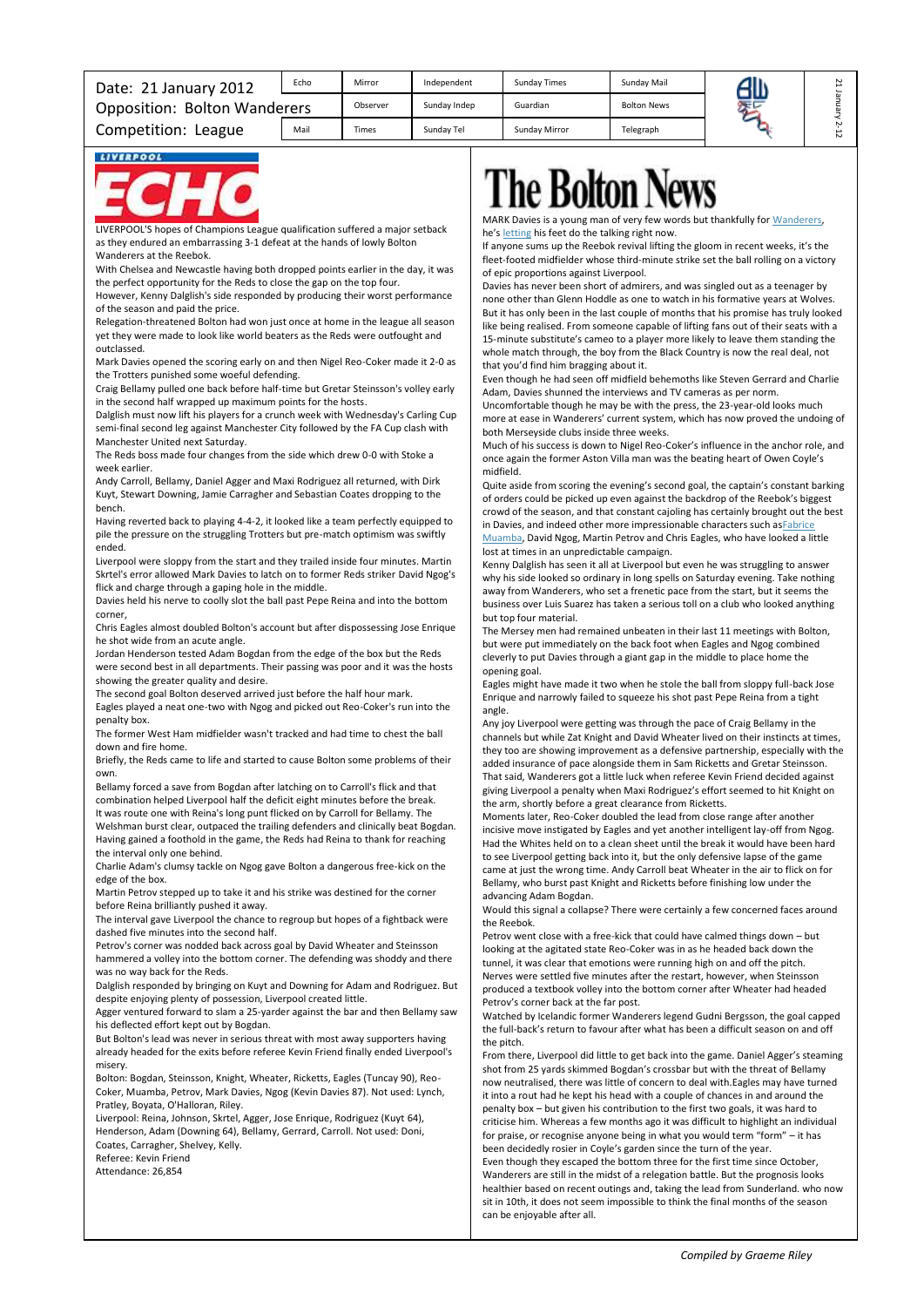| Date: 21 January 2012               | Echo | Mirror       | Independent  | Sunday Times  | Sunday Mail        |   |  |
|-------------------------------------|------|--------------|--------------|---------------|--------------------|---|--|
| <b>Opposition: Bolton Wanderers</b> |      | Observer     | Sunday Indep | Guardian      | <b>Bolton News</b> | 禦 |  |
| Competition: League                 | Mail | <b>Times</b> | Sunday Tel   | Sunday Mirror | Telegraph          |   |  |

# THE INDEPENDENT

Eagles brings shambolic Liverpool down to earth

Loyalty is Kenny Dalglish's overriding emotion and yet after the worst performance since he returned to manage Liverpool, he turned on his team, accusing them of a lack of respect for both their opponents and the history of their own club.

Dalglish said his players appeared far more focused on their two upcoming matches that pitch them against Manchester City for a place in the Carling Cup final and United in the FA Cup rather than a run-of-the-mill fixture against a team they had beaten consistently.

"The most disappointing thing was I don't think we were ready to play the game, he said. "The approach was not correct, the way we went about our work was not correct. The foundations of this football club have always been based on respect for our opponents.

"The philosophy has always been that the next game is the most important one, not one that's two or three down the line. If they thought they were just going to have to turn up, they needed a lesson to be taught to them and today was it. They thought they didn't need to match the opposition for effort and commitment. It is not the right way to represent this football club.

"If they thought this game was not as important as the next ones they will not be here next season."

For season after season Bolton have been Liverpool's patsies. They went into this game having lost the last 10 of these fixtures and responded like a schoolboy turning on the playground bully.

Bolton emerged into the sunlight after four months in the Premier League's relegation zone, having delivered the kind of result and performance that turns seasons.

The collapse began after four minutes and like much of Bolton's play, it was supremely well worked, beginning with Chris Eagles on the right flank who found David Ngog, who with one flick sent Mark Davies running between Martin Skrtel and Daniel Agger to finish the move perfectly. Eagles is showing the kind of form he suggested he was capable of when on Manchester United's books.

On the edge of the Liverpool area, he appeared to have far more time than he knew what to do with. He chose a little dink into the area that Nigel Reo-Coker anticipated before any of his potential markers.

Defensively, Liverpool had been a shambles and had Pepe Reina not diverted Martin Petrov's free-kick at full stretch with virtually the final kick before the interval, they would have conceded a third, although this was only delayed for a matter of minutes.

There was some sporadic resistance, which included a penalty appeal for handball against Zat Knight and a shot from Daniel Agger that skimmed the bar. However, it was Craig Bellamy who displayed the kind of grit Liverpool had entirely lacked, although it spilled over when he confronted Reo-Coker in the first half, to reignite a spat that long predates this fixture. The Bolton captain afterwards said he had "no respect" for the Liverpool striker, who at West Ham had compared him

unfavourably to Kieron Dyer. Nevertheless, he scored. Andy Carroll, who had been taunted by chants of:

"You're just a shit Kevin Davies" headed on into the Welshman's path. Bellamy has a reputation for not being particularly strong when one on one with the keeper and Adam Bodgan half saved his shot before looking up to see it roll over the line.

It was, however, only a temporary reprieve. Five minutes after the restart, David Wheater rose to meet a deep corner from Petrov and Gretar Steinsson, sweeping in, drove home an astonishing third. Had Roy Hodgson been managing Liverpool he would have been howled down; instead for the man on the touchline there was only stunned silence.

Bolton Wanderers: (4-5-1) Bogdan; Steinsson, Wheater, Ricketts; Eagles (Tuncay, 90), Muamba, Davies, Reo-Coker, Petrov; Ngog (K Davies, 88).

Liverpool: (4-2-3-1) Reina; Johnson, Skrtel, Agger, Enrique; Adam (Downing, 64), Henderson; Bellamy, Gerrard, Rodriguez (Kuyt, 64); Carroll.

Referee: Kevin Friend

Man of the match: Eagles (Bolton) Match rating: 8/10

# **The Sunday Telegraph**

Resurgent Bolton deal new blow to Liverpool's confidence

**Bolton** 3

Davies 4, Reo-Coker 29, Steinsson 50 **Liverpool** 1

Bellamy 37 Att: 26,854

**Liverpool**'s season of one step forward and two back continued at the Reebok Stadium last night as **Bolton**put their horrendous home form behind them to record a comprehensive victory against Kenny Dalglish's side.

With [pounds sterling]35million Andy Carroll once more failing to find the net, and a former Anfield striker David Ngog influential for the hosts, Mark Davies and Nigel Reo-Coker put **Bolton** well in control before Craig Bellamy reduced the deficit - only for it to be restored early in the second half by **Bolton** defender Gretar Steinsson.

Newcastle's defeat at Fulham, along with the inactivity of Arsenal, had afforded **Liverpool** the chance to leap two places in the table and, more relevantly, arrest an alarming run that had seen them collect just one victory, and

six points, from their previous five league games. Even with an eye on this week's Carling Cup semi-final second leg with

Manchester City, the visitors must have entertained high hopes of continuing a sequence of 10 consecutive league victories against their opponents. None of which, of course, took into account the vagaries of this season or **Liverpool**'s surprising inability to cope with a committed and energetic opening from

a **Bolton** team whose recent mini-recovery has injected some much-needed selfbelief into their ranks.

After three minutes, Chris Eagles's short pass inside was helped into the path of Mark Davies by a touch from Ngog, allowing the midfielder to surge forward, Martin Skrtel snapping haplessly at his heels, before placing a finish past Pepe Reina.

A mistake by left-back Jose Enrique almost made it worse. Eagles did well to dispossess him and showed great pose and strength in working into the area where his low cross missed two team-mates and might even have been turned in by Glen Johnson.

**Liverpool**'s response was initiated by Bellamy, via a couple of darting runs and crosses which were ably dealt with by the home defence. He was also presented with an early shooting opportunity, thanks to the approach play of Steven Gerrard and Maxi Rodriguez, only to see his shot charged down.

However, **Liverpool** were left with an even stiffer challenge just before the halfhour mark when they were on the receiving end of one of those moments that so often proves pivotal. First, they failed in a strong penalty appeal as Zat Knight seemed to handle and, within moments, found themselves a further goal behind as**Bolton** broke down the other end of the field with Ngog and Eagles exchanging pass before the latter lifted through the perfect through ball. With **Liverpool**'s defending less than stellar, Reo-Coker controlled the ball well on his chest before chipping the ball neatly over the advancing Reina.

Finally, after 36 minutes **Liverpool** hit back. Adam Bogdan's long clearance upfield was returned via the heads of Daniel Agger and Carroll, permitting Bellamy to sprint clear of two defenders and convert from a dozen yards, via a touch from the **Bolton** keeper. **Bolton** might have restored their two-goal cushion on the stroke of half-time, courtesy of Martin Petrov's curling 20-yard free-kick awarded

for a foul on Ngog, but Reina did well to parry the ball, diving to his right. A growing tension in the game manifested itself at the break when a long-running feud between Bellamy and Reo-Coker ended with the pair being pulled apart by Knight on their way down the tunnel. Nor did the tempo of on-field matters lessen after the restart, as Charlie Adam emerged from a midfield tangle with the ball and powered into the **Bolton** area where his shot was blocked by Gretar Steinsson.

**Bolton** responded swiftly, however, and a nervous Agger back pass almost played Reina into trouble and maintained the pressure on **Liverpool**, pressure from which the home side were able to take a further grip on the game in the 50th minute.

Petrov's left-wing corner was met at the far post by David Wheater with a firm header back across goal and there was Steinsson who, with no defender near him, scored his first goal of the season with a firm and precise shot from around the penalty spot.

Bellamy, Maxi and Carroll combined in one of a number of

promising **Liverpool** attacks but it was not until Adam whipped over a dangerous left-wing cross, forcing Bogdan into a solid piece of handling, that they could turn possession into a real threat or moment of genuine concern for the **Bolton** goalkeeper.

**Liverpool** maintained the pressure but without any real conviction. Bellamy's threatening cross was put behind by Knight, Carroll skied a half-chance over and Agger, from all of 30 yards, chanced his arm and saw his shot clip the crossbar and fly onwards.

Bellamy tried to launch a late comeback by running half the length of the field and delivering a 20-yard shot which, given the ensuing deflection, Bogdan dealt with impressively. But **Bolton** were just as likely to add to their tally as the game opened up and Eagles twice came close with shots from the edge of the area.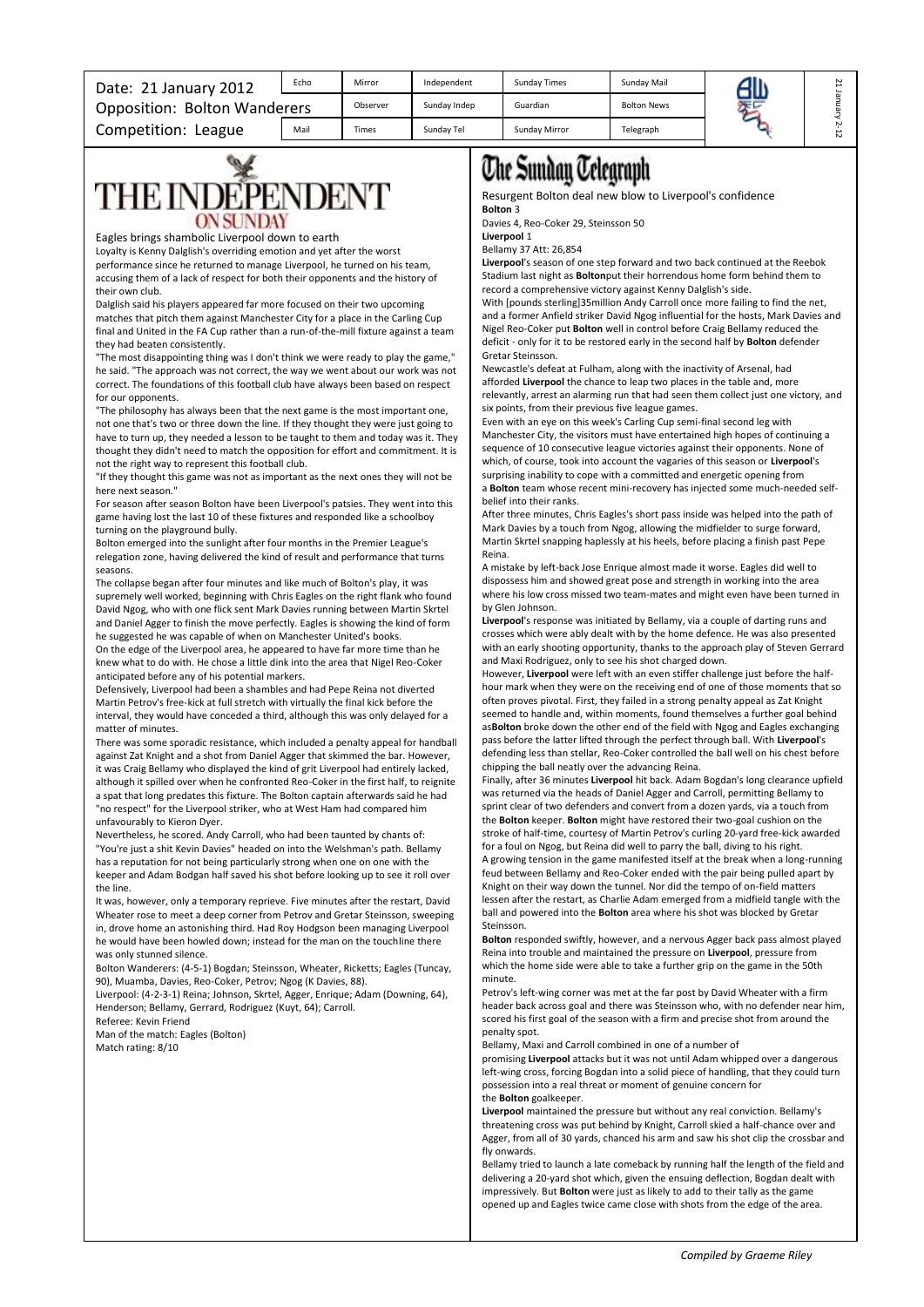| Date: 21 January 2012               | Echo | Mirror       | Independent  | Sunday Times  | Sunday Mail        |   |  |
|-------------------------------------|------|--------------|--------------|---------------|--------------------|---|--|
| <b>Opposition: Bolton Wanderers</b> |      | Observer     | Sunday Indep | Guardian      | <b>Bolton News</b> | 웷 |  |
| Competition: League                 | Mail | <b>Times</b> | Sunday Tel   | Sunday Mirror | Telegraph          |   |  |

#### $2562$ **THE SUNDAY TIMES** Coyle springs shock

AS AN opportunistic striker, Owen Coyle worked hard to feed off scraps. As a manager he is the same. Coyle is making it a speciality to get the best out of players developed and let go by others. He did it with Daniel Sturridge when Chelsea were unsure of their player and lent him out last season. He has done it with his best signing, Stuart Holden, picked up from the MLS after being discarded by Sunderland.

This has not been Coyle's best season, but he may slowly be reviving his team by showing he hasn't lost his touch. This, Bolton's best result in a year, was inspired by Chris Eagles, once of Manchester United and refurbished by Coyle, and Nigel Reo-Coker, who fell a long way from being an England Under-21 captain once signed for [pounds sterling]8.5m by Aston Villa but has been revived.

Mark Davies, who Wolves let slip from them, was also brilliant and scored the first of three marvellous goals - Reo-Coker adding the second, Gretar Steinsson the third - that stunned Liverpool.

Bolton kicked off second bottom against opponents who had beaten them in 10 consecutive Premier League games. White scraps of litter blew across the pitch but it could have been ripped-up pages of that mythical thing, the formbook. Bolton were on their game from the start. Reo-Coker, setting the example with his running and tackling, showed Coyle's men would impose themselves physically. Eagles, with his relish at taking on Jose Enrique, showed they could do so from a technical standpoint too.

Within four minutes Bolton had a wonderful goal. Eagles dribbled infield from the right and found Ngog, whose lovely flick supplied the oncoming Davies, and he burst between Daniel Agger and Martin Skrtel before stroking a left-footed finish beyond Jose Reina.

Liverpool were forced back again and Enrique was dispossessed by Eagles, who showed great strength to maintain possession with Enrique leaning into him as the Spaniard got back on terms, but not great awareness when he tried to score from a prohibitive angle instead of pass to Ngog. At that stage Liverpool looked chaotic. A 4-2-3-1 formation was supposed to open spaces for Kenny Dalglish's players to attack. It did, but for both sides with Bolton the main beneficiaries. It was because Davies, Reo-Coker and Fabrice Muamba used the freedoms in midfield better and Ngog proved a more mobile and canny focal point than the [pounds sterling]35m signing who helped force him out of Anfield, Andy Carroll. Jordan Henderson struck a clean drive but Adam Bogdan saved and Craig Bellamy was foiled by a great David Wheater block, but then Bolton scored a second goal. It started with Charlie Adam's free kick being flicked on by Carroll and bouncing in front of Zat Knight, who touched the ball with his arm - after what seemed a deliberate movement.

Kevin Friend declined to award a penalty.

Bolton went upfield, Eagles wall-passed with Ngog, evaded a lazy challenge by Agger and scooped an insightful pass to Reo-Coker, who controlled with his chest and finished far more expertly than a player with his moderate scoring record (it was his first goal for 14 months) should have had any right doing.

Finally, Liverpool were jolted into matching their opponents. Agger won a header, on the half-way line Carroll flicked on and Bellamy sped away from all pursuers, covered 45 yards and beat Bogdan in the one-on-one.

The first half finished with fireworks. In stoppage time, Agger supplied Steven Gerrard, who worried Bodgan with a drive, and Martin Petrov belted a bending free kick round Liverpool's wall, forcing a stout save from Reina. After the restart Bolton grabbed back the initiative.

Petrov sent a corner deep into Liverpool's box and Wheater outjumped Skrtel not the most fearsome in challenges - to head down for Steinsson to score with a volley.

At 3-1 Bolton did not retreat and Liverpool, even in their best moments, were not good enough. Agger strode forward to spear a magnificent shot over Bodgan from 40 yards out but it skimmed the bar. Gerrard released Stewart Downing, a substitute, with a dazzling pass but when Downing centred Carroll mis-kicked quite horrifically.

The home fans loved that - but acclaimed the final whistle even more. Reo-Coker, who exchanged words with Bellamy in the second half, said afterwards: "Craig Bellamy is Craig Bellamy.

I have no respect for him.

He can do what he wants."

Bolton: Bogdan 7, Steinsson 7, Wheater 8, Knight 6, Ricketts 6, Reo-Coker 8, Eagles 8 (Tuncay 90+1min), Davies 8, Muamba 6, Petrov 6, Ngog 6 (K Davies 88min) Liverpool: Reina 6, Johnson 5, Skrtel 5, Agger 6, Enrique 5, Adam 5 (Downing 65min), Gerrard 7, Henderson 5, Bellamy 7, Maxi 4 (Kuyt 65min), Carroll 5

10 Liverpool's run of winning Premier League matches against Bolton was ended by yesterday's defeat

### TheObserver Steinsson finishes off Liverpool

BOLTON 3 M Davies 4 Reo-Coker 29 Steinsson 50

LIVERPOOL 1 Bellamy 37

Bolton climbed out of the bottom three with one of the most improbable results of their season, surprising not only Liverpool but possibly some of their own supporters with the quality of their football and the neatness of their execution. Liverpool were never allowed to settle, conceded early in both halves, and did not display too much appetite for getting back into the game. Where Bolton have been hiding this poise and control all season is a mystery, but with David Ngog effortlessly outshining his pounds 35m replacement in the Liverpool ranks and Mark Davies having his second excellent game in eight days, the result was never in doubt. "Sometimes you have to ride your luck against teams like Liverpool, but not today," Owen Coyle said. "We needed a win but we got more than that, we played to a very high standard and showed we believe in what we are doing. Kenny Dalglish could not even pretend to be proud of his players and did not even try. "I don't think our approach was correct," the Liverpool manager said. "I think some of our players thought they could just turn up and win and they got taught a lesson." Looking for only their second home win of the season, Bolton got off to a better start than they could ever have imagined, with Mark Davies putting them in front after four minutes from the first attack of the game. Ngog's clever flick left Martin Skrtel out of position and powerless to do anything about Davies's dart into the area, leaving the Bolton midfielder free to carry the ball almost to the penalty spot before poking a low shot past Pepe Reina for only his third Premier League goal in three seasons at the club.

It almost got even better for the home side four minutes later, when Chris Eagles dispossessed Jose Enrique on the Bolton right and held off defenders to run all the way along the goal line, yet with all the hard work seemingly done his final ball rolled harmlessly across the face of goal. Liverpool, who had Charlie Adam and Steven Gerrard at the rear of midfield, started with Jordan Henderson on the right wing. Stewart Downing had to watch from the bench, for all Dalglish's insistence that his pounds 20m signing from Aston Villa was a better player than he had initially realised. At least Henderson was able to produce Liverpool's first shot of any note. Bolton survived a scare after half an hour when Adam's free-kick hit Zat Knight on the backside in the area, with neither Andy Carroll nor Maxi Rodriguez able to take advantage of the loose ball. Liverpool were left regretting their hesitancy when the home side swept straight down the field to score a second with a superbly incisive attack. Nigel Reo-Coker has never scored at the Reebok before, but you would never have guessed from the confident manner in which he started and completed the move that put Bolton two up. Releasing the ball towards Eagles on the right, Reo-Coker moved smartly into the area to accept the return, and was not even fazed when the winger decided to chip the ball in his direction rather than roll a pass along the floor. Reo-Coker simply took one touch to control the ball and a second to bury a shot beyond the advancing Reina. Liverpool did not seem to know what had hit them and could hardly have been expecting such finesse from a team in the bottom three, yet to their credit they pulled a goal back before half-time. Carroll had not done an awful lot to impress in front of goal but his header forward from the halfway line perfectly bisected Bolton's central defenders and allowed Craig Bellamy to run free, the Welshman's pace doping the rest and leaving Adam Bogdan little hope of reaching the ball first. That should have been enough action for a lively first half, though there was still time for Martin Petrov to bring a flying save by Reina from a stoppage-time free-kick, after the impressive Ngog had been fouled by Adam. Reo-Coker resumed an old argument with Bellamy as the teams left the pitch at the interval, then apparently turned on Knight when the centre-half attempted to intervene. If Liverpool thought they were getting back into the game, they were disabused of the notion five minutes into the second half. Bolton were by far the more positive side straight from the restart, and from a corner won on the left they increased their lead. Petrov sent over a deep one, for David Wheater to rise above Skrtel at the far post and nod down for Gretar Steinsson to volley home from close to the penalty spot. Boltonplayers had been first to the ball both times, with Steinsson beating Daniel Agger to the knockdown, and Dalglish cannot have been happy with the marking at a set piece.

He sent on Downing and Dirk Kuyt for the last quarter of the game, to disappointingly little effect. Carroll produced an air shot when Downing managed a cut-back from the left and the closest Liverpool came to scoring was when Agger let fly from 30 yards out and grazed the top of Bogdan's bar.

Bolton's underrated Mark Davies was adjudged man of the match, though in truth this was a day when everyone in white had a game to remember. It was also a day that everyone in red will spend a long time trying to forget. BOLTON

Bogdan; Steinsson, Wheater, Knight, Ricketts; Eagles (Tuncay 90), Muamba, Reo-Coker, M Davies, Petrov; Ngog (K Davies 88) Subs not used Lynch, Pratley, Boyata, O'Halloran, Riley

LIVERPOOL

Reina; Johnson, Agger, Skrtel, Enrique (Booked); Henderson, Bellamy, Adam (Downing 64), Gerrard, Rodriguez (Kuyt (Booked) 64); Carroll Subs not used Doni, Coates, Carragher, Shelvey, Kelly Reebok Stadium 26,854 Game rating 8/10 Referee Kevin Friend